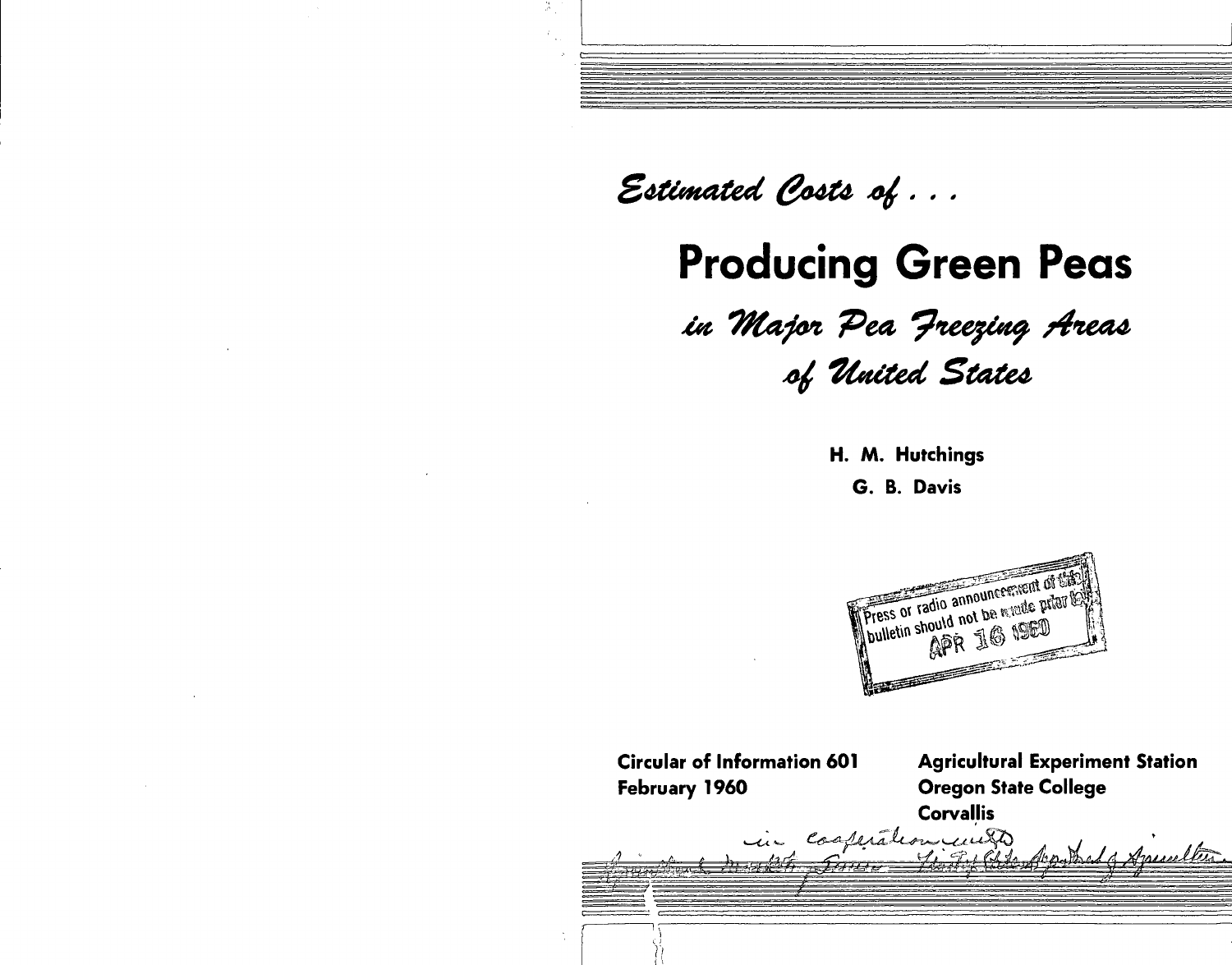Estimated Costs of ...

# **Producing Green Peas in Major Pea Freezing Areas ^** *Itaited States*

By H. M. Hutchings and G. B. Davis

### **Foreword**

This report is the fourth dealing with costs and efficiencies in the pea freezing industry. The other three publications are as follows:

> Costs and Efficiencies in Pea Freezing Operations, Part I - Vining, by Davis, G. B. and H. M. Hutchings. Oregon Agricultural Experiment Station Miscellaneous Paper No. 66, January 1959.

> How to Improve Operating Efficiency in Food Processing Plants, by Hutchings, H. M. and G. B. Davis. Oregon Agricultural Experiment Station Miscellaneous Paper No. 77, August 1959.

Costs and Efficiencies in Pea Freezing Operations, Part  $\Pi$  - Packaging and Freezing, by Davis, G. B. and H. M. Hutchings, Oregon Agricultural Experiment Station Miscellaneous Paper No. 87, March 1960.

These studies are being made under a regional project concerned with the marketing of frozen fruits and vegetables. Experiment stations in Oregon, Washington, California, and Hawaii and the Agricultural Marketing Service of the United States Department of Agriculture are cooperating in this program.

Authors: H. M. Hutchings is Junior Agricultural Economist G. B. Davis is Agricultural Economist

## **Introduction**

Production of peas for freezing has increased at a rapid rate during the past 10 years (Figure 1). There are two reasons for this increase. First, frozen peas have found increasing favor with consumers. Consumption is now 1.64 pounds per person and has in $\div$ creased at the rate of about a tenth of a pound per person per year over the past 10 years. Secondly, population is increasing at a rate of about <sup>3</sup> million people per year. If these trends continue, substantial increases—over 20 million pounds per year—in frozen pea production will be required. This raises a question relative to the source of this increased production. Increases in the past 10 years have been shared among major producing areas, with the heaviest increases taking place in the West (Figure 1). This area now produces about 70 percent of the United States supply of peas for freezing. Do economic conditions justify a continuation of this trend in the regional allocation of production ?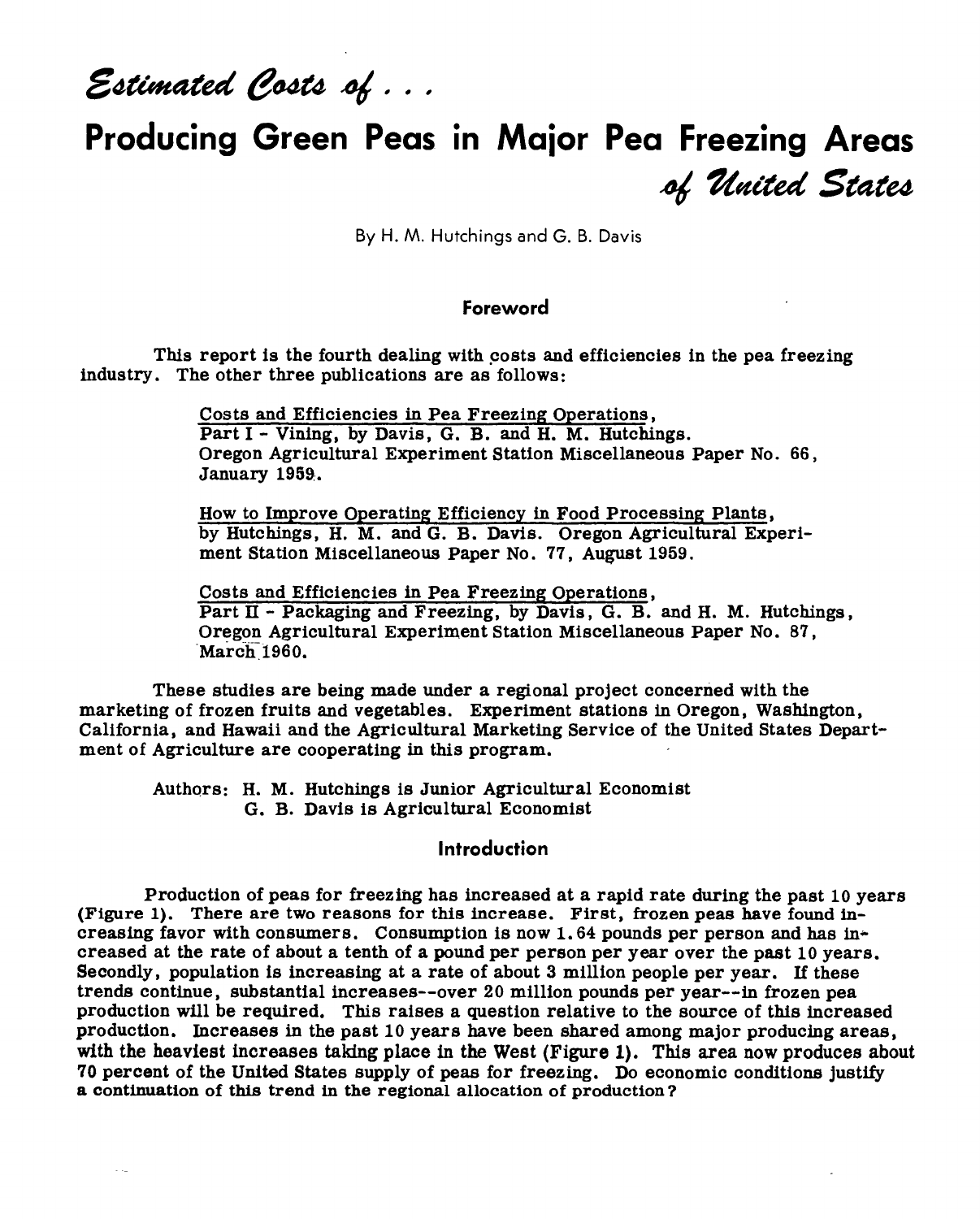

Figure 1. Frozen Pea Pack by Region 1946-59 /1

/I Data obtained from the National Association of Frozen Food Packers—1959 data are preliminary.

Information on production costs in the competing areas is one of the important considerations needed to answer such a question. This report is concerned with costs of producing peas for freezing in the major competing areas of the country. This cost information later will be combined with costs of processing, storing, transporting and distributing the product in an attempt to measure the competitive position of the Northwest frozen pea industry.

The principal pea freezing areas of the United States for which production costs are estimated include (1) the Blue Mountain area of eastern Oregon, southeastern Washington, and northwestern Idaho, (2) western Washington, (3) southern Minnesota, (4) western New York, (5) northern Maine, and (6) southern New Jersey, Delaware, Maryland, and the eastern seashore of Virginia. <sup>*(I. These major areas of concentrated production are shown*</sup> in black in Figure 2.

<sup>/1</sup> These areas will be referred to in the remainder of this report as  $(1)$  eastern Oregon, (2) western Washington, (3) Minnesota, (4) New York, (5) Maine, and (6) eastern seashore.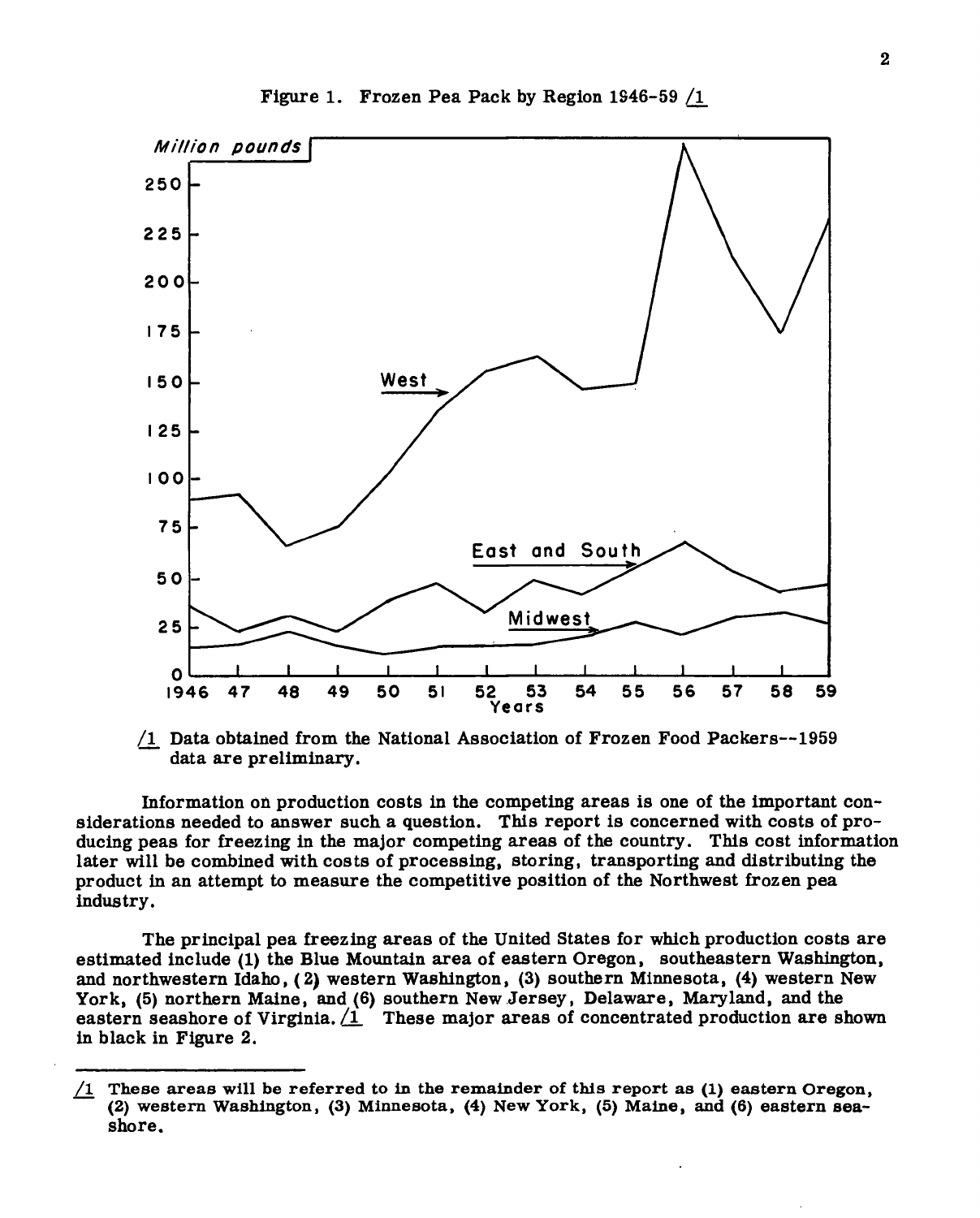

Figure 2. Location of the Major Pea Freezing Areas

The more important of the minor areas of production for which no attempt has been made to estimate costs are located in Pennsylvania in the East, and California and Utah in the West. Pea freezing operations in the South are relatively small. With the exception of Minnesota, pea freezing in the Midwest is also of minor importance. Wisconsin is the largest producer of peas for processing, although relatively few are commercially frozen.

Data used in estimating costs of producing peas in these six major pea freezing areas were obtained from grower group meetings, local processor fieldmen, county agents, and the state agricultural colleges in each area. <sup>1</sup> Group meetings were held where several typical commercial growers were asked to consider and discuss all physical requirements and costs of all inputs. They would then use their collective judgment to estimate typical requirements, yields, and costs for commercial producers within the area.

## **Comparative Costs, Yields, and Harvesting Seasons**

Eastern Oregon and Maine pea-producing areas had the lowest costs per ton and the eastern seashore the highest (Table 1). Western Washington had the highest per acre costs, but because of heavy yields their costs per ton were third lowest of the six areas.

<sup>/</sup>l Recently obtained individual interview data also were used in Minnesota. Data from **Maine were** obtained from a recent study, "Costs and Returns in Growing Green Peas for Processing in Central Maine—1955," by Schrumpf, W. E. and W. E. Pullen; **Bulletin 557, Maine Agricultural Experiment Station, University of Maine, Orono, Maine.**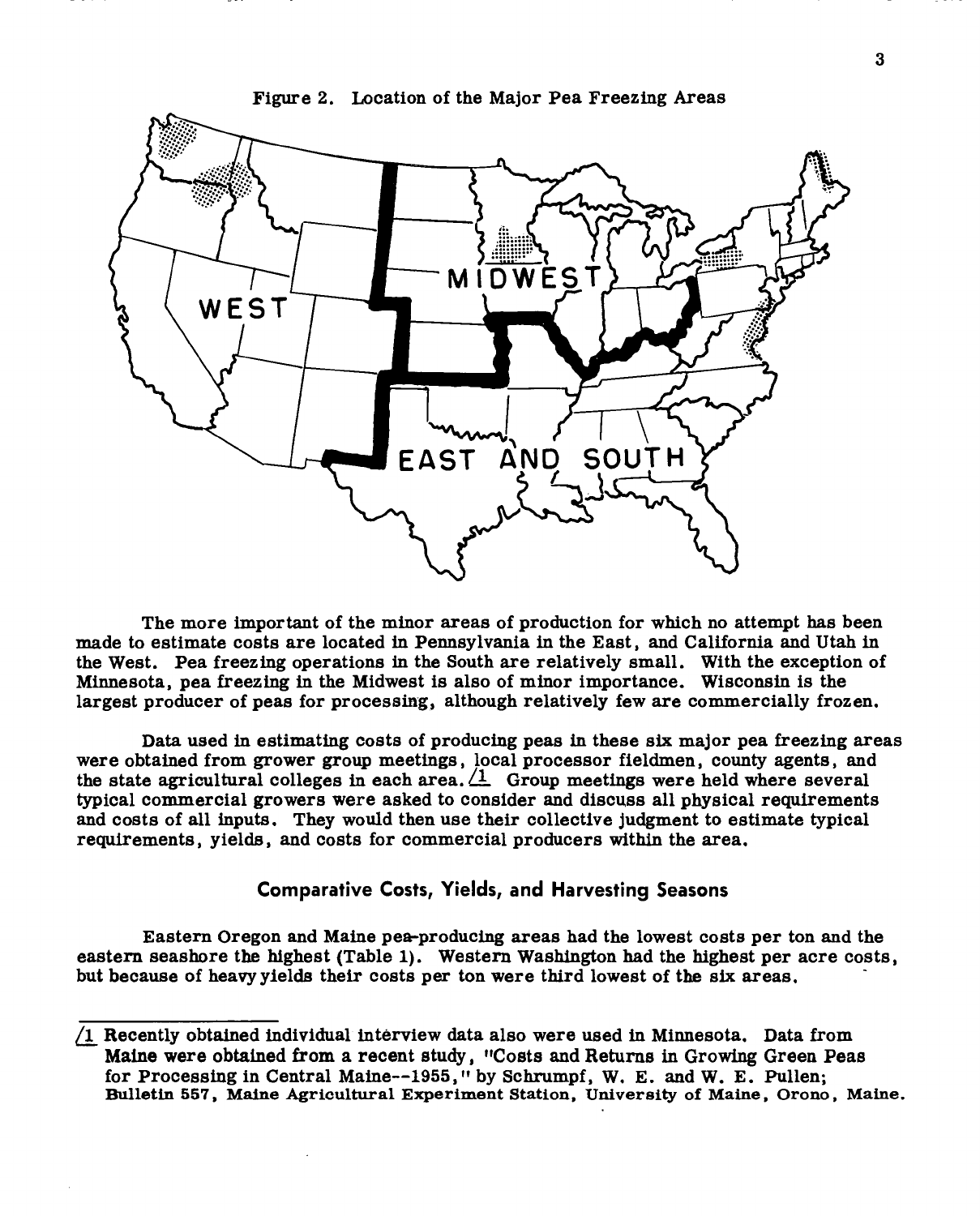|                    |          | <b>Estimated production costs</b> |  |  |
|--------------------|----------|-----------------------------------|--|--|
| Area               | Per acre | Per ton                           |  |  |
| Eastern Oregon     | \$82.52  | \$75.02                           |  |  |
| Maine              | 101.53   | 75.20                             |  |  |
| Western Washington | 174.26   | 87.13                             |  |  |
| Minnesota          | 102.68   | 93.35                             |  |  |
| New York           | 106.64   | 96.95                             |  |  |
| Eastern Seashore   | 162.31   | 135.26                            |  |  |

#### Table 1. Estimated Cost of Producing Peas for Freezing in Major Pea Freezing Areas, 1958

Yields were found to be quite uniform between areas with the exception of western Washington. Estimated yield for commercial growers in the latter area was 4,000 pounds per acre. Yields in the other areas were: eastern Oregon--2,200 pounds, Minnesota--2,200 pounds, New York—2,200 pounds, Maine—2,700 pounds, and eastern seashore— 2,400 pounds per acre. In western Washington, yields vary less from year to year than in other areas. This is mainly attributable to mild temperatures during growing and harvesting plus ample precipitation. In the other areas yields are less stable because of more variable climatic conditions and peas are considered a risky crop.

Yield is one of the most important variables to consider in estimating production costs per ton of peas. Yet meaningful yield estimates are quite difficult to make because of variation from season to season in most areas. Yields used in this report were obtained in group interviews and based on practices for which costs are estimated. Yields used are those which can normally be expected over a long run period. In all cases they are somewhat higher than published twelve-year averages, but are lower than those yields attained in some of the more favorable years of the recent past.

The harvesting and processing season lasts from 25 to 40 days in the areas located in the East and Midwest, while in Northwest areas it varies from 40 to 60 days (Figure 3).

The longer season in eastern Oregon occurs because peas are planted at several different levels of elevation. Planting and harvesting dates are thus staggered because of growing conditions at these different elevations. In western Washington the season is long because of the mild climate with its cool nights. In other areas, attempts are being made to lengthen the season by planting varieties other than the common freezing varieties.  $\angle 1$ 

 $\sqrt{1}$  The principal varieties of peas produced for freezing are Thomas Laxton, Freezer 37, and the Perfection varieties. These are grown in all areas.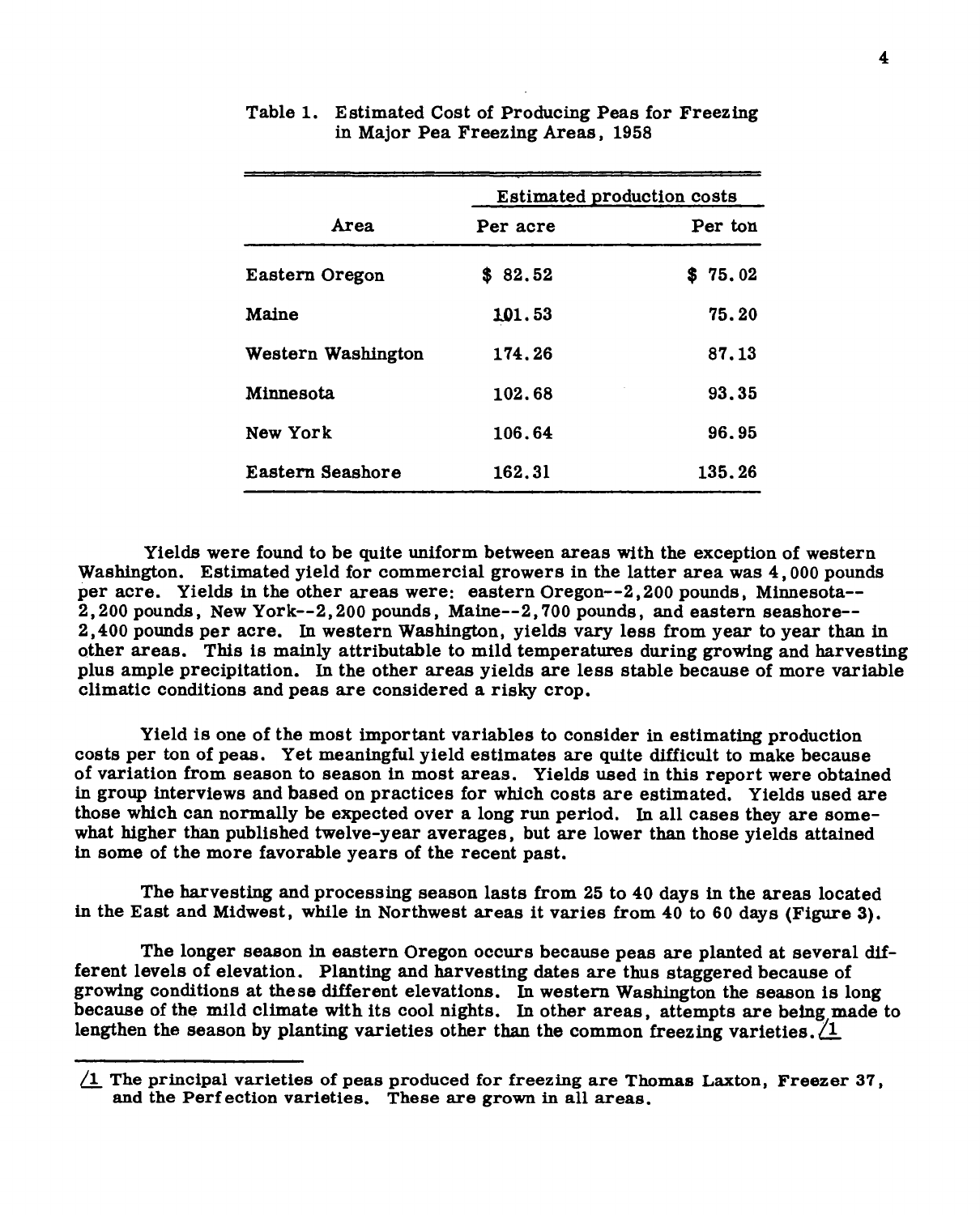| Regions            | June               | July              | Aug. |
|--------------------|--------------------|-------------------|------|
| Eastern Oregon     | <b>XXXXXXXXXXX</b> |                   |      |
| Maine              |                    | <b>XXXXXXXX</b>   |      |
| Western Washington |                    | <b>XXXXXXXXXX</b> |      |
| Minnesota          | <b>XXXXXXX</b>     |                   |      |
| New York           | <b>XXXXXX</b>      |                   |      |
| Eastern Seashore   | xxxxxx             |                   |      |

Figure 3. Usual Dates and Length of Season for Harvesting and Processing Peas in Major Pea Freezing Areas, 1958

#### **Basis for Estimating Costs**

Principal factors responsible for variations in regional costs are (1) yields, (2) input requirements and costs, and (3) size of operation. Different soils and climates bring about different fertilizer requirements, seeding rates, and weed and insect control measures, as well as differences in tillage operations required for growing peas. Table 2 shows a detailed breakdown of the production costs shown earlier. The basis for estimation of each cost category shown is explained more fully in the remainder of this report.

Labor costs were based on (1) estimated time required for performing tillage operations (see Table 2, Appendix) and (2) typical wage rates. Hourly wage rates used in this study were \$1.35 for western Washington, \$1.25 for eastern Oregon, and \$1.00 for other areas. All labor including operator's time was charged at these rates. No allowance for management was made.

Acreages of peas and total cropland per farm as shown in Table <sup>3</sup> are believed to be typical for the various pea freezing areas. The larger acreages in eastern Oregon permit the use of larger equipment and provide an opportunity for some economies in labor and equipment costs. For example, typical equipment on this bigger acreage includes a five-plow crawler type tractor and 24 to 40-foot spans of harrows, drills, rollers, etc., while in the other areas, three-plow tractors and 10-12-foot equipment are used (Table 4). The larger equipment reduces the actual field time per acre by at least one-third for most operations.

There appear, however, to be some added costs associated with the larger operations. Since pea fields are located greater distances from farm headquarters, equipment must be moved greater distances, usually by truck over public roads. This results in greater amounts of "unproductive" time per field for loading, hauling, and unloading. Since fields are much larger in this area, however, it does not increase "unproductive" time per acre. Allowances **have been made for "unproductive" labor in these cost estimates.**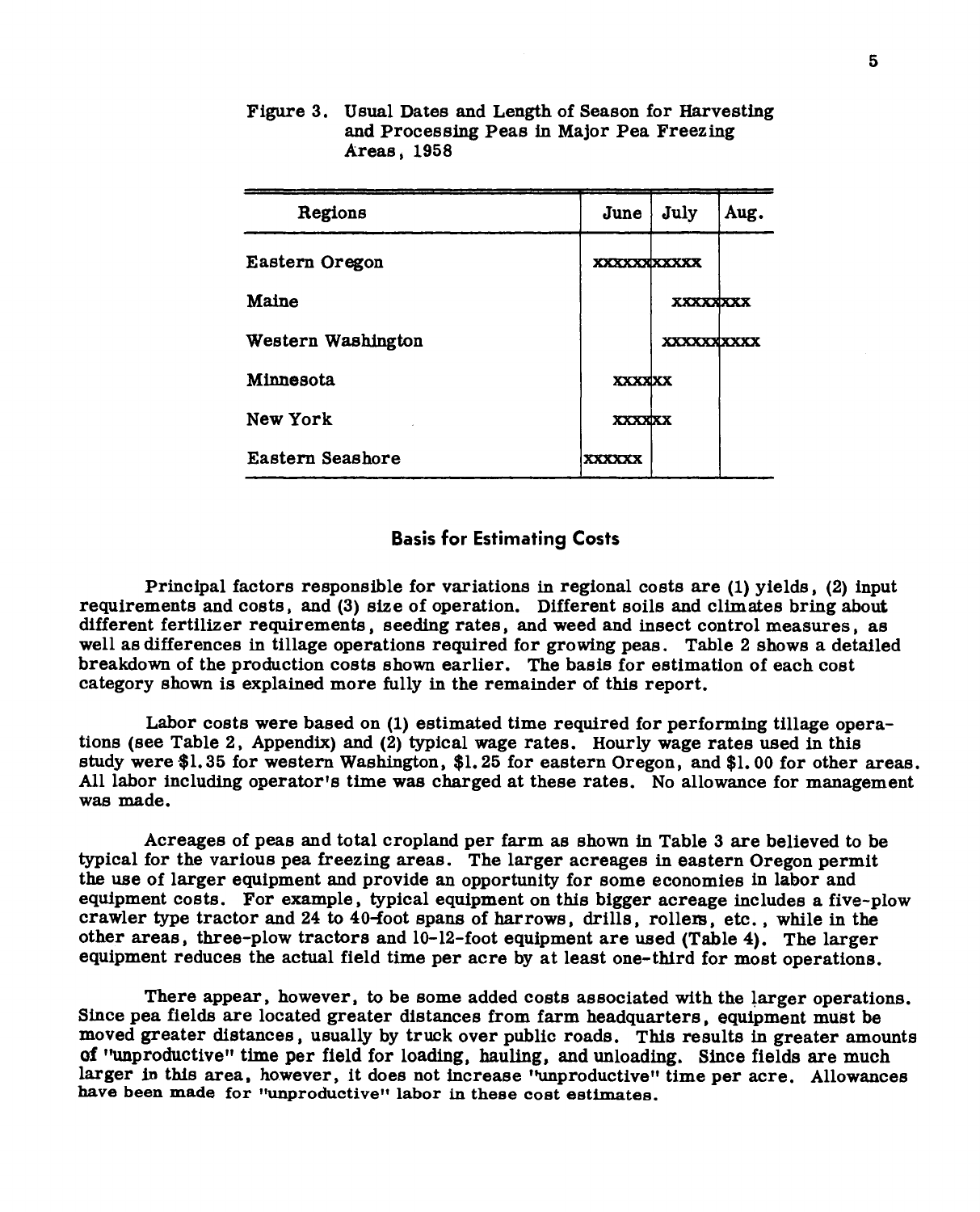| Item                                            | <b>Eastern</b><br>Oregon | Maine             | Western<br>Wash.   | Minn.               | New York Seashore | Eastern    |
|-------------------------------------------------|--------------------------|-------------------|--------------------|---------------------|-------------------|------------|
|                                                 |                          |                   | (cost per acre)    |                     |                   |            |
| Labor                                           | \$4.30                   | \$7.60            | \$7.10             | \$5.06              | \$4.79            | \$<br>4.66 |
| Tractor                                         | 7.67                     | 6.07              | 5.08               | 4.78                | 4.38              | 4.19       |
| <b>Other Equipment</b>                          | 2.55                     | 3.46              | 5.08               | 3.39                | 3.20              | 3.46       |
| Cover Crop                                      |                          | $\qquad \qquad -$ | 8.00               | --                  | --                | --         |
| Seed                                            | 17.00                    | 29.40             | 25.00              | 29.00               | 33.77             | 45.00      |
| <b>Fertilizer and Lime</b>                      |                          | 8.25              | 25.00              | 5.20                | 15.00             | 50.00      |
| Weed and Insect Control                         | 3.50                     | 3.50              | 16.00              | 11.00               | 3.50              | 11.50      |
| Land                                            | 23.00                    | 10.25             | 35.00              | 17.25               | 14.00             | 15.50      |
| Overhead                                        | 2.00                     | 3.00              | 3.00               | 3.00                | 3.00              | 3.00       |
| <b>Total Growing Costs</b>                      | \$60.02                  | \$71.53           | $$129.26$ \$ 78.68 |                     | \$81.64           | \$137.31   |
| Custom Swathing, Load-<br>ing, Hauling & Vining | 22.50                    | 30.00             | 45.00              | 24.00               | 25.00             | 25.00      |
| <b>Total Estimated Costs</b>                    | \$82.52                  | \$101.53          |                    | $$174.26$ $$102.68$ | \$106.64          | \$162.31   |

**Table 2. Estimated Costs of Producing Peas for Freezing in Major Pea Freezing Areas, 1958**

**Table 3. Typical Acreages of Peas and Cropland Per Farm in Major Pea Freezing Areas, 1958**

| Regions            | Cropland<br>per<br>farm | Peas<br>per<br>farm |
|--------------------|-------------------------|---------------------|
|                    | (Acres)                 | (Acres)             |
| Eastern Oregon     | 500                     | 160                 |
| Maine              | 120                     | 30                  |
| Western Washington | 100                     | 50                  |
| Minnesota          | 160                     | ı,<br>12            |
| New York           | 180                     | 20                  |
| Eastern Seashore   | 150                     | 25                  |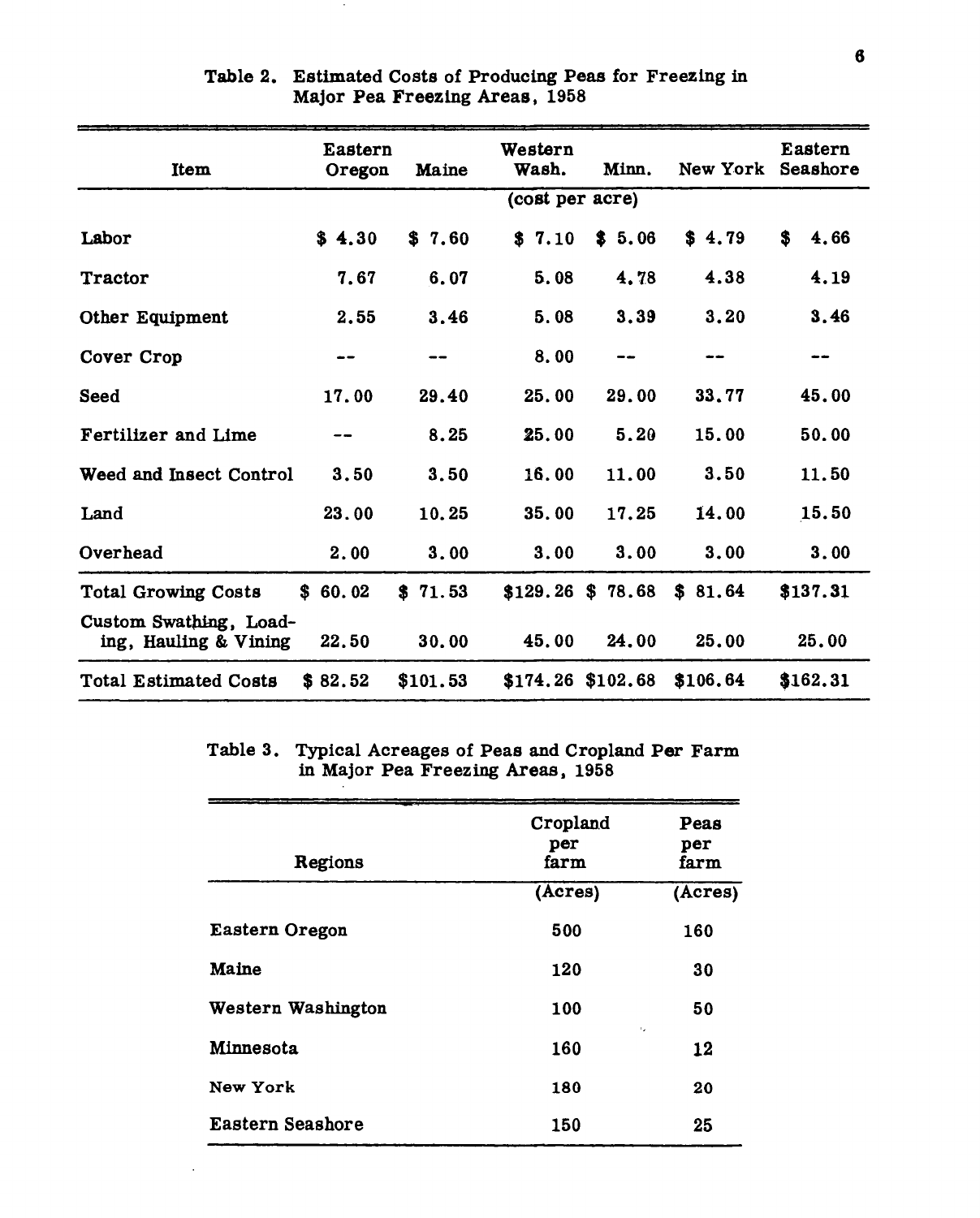| Implement                  | Eastern<br>Oregon       | Maine                   | Western<br>Washington Minnesota York |                         | <b>New</b>              | Eastern<br>Seashore         |
|----------------------------|-------------------------|-------------------------|--------------------------------------|-------------------------|-------------------------|-----------------------------|
| 5-Plow crawler type        |                         |                         |                                      |                         |                         |                             |
| tractor                    | X                       |                         |                                      |                         |                         |                             |
| 3-Plow tractor             |                         | $\overline{\textbf{x}}$ | $\overline{\textbf{x}}$              | $\bar{\mathbf{x}}$      | $\overline{\mathbf{X}}$ | $\overline{\textbf{X}}$     |
| $3-16"$ Plows              |                         |                         | $\overline{\textbf{x}}$              | $\bar{\textbf{X}}$      | $\overline{\textbf{X}}$ | $\overline{\textnormal{x}}$ |
| $5-16"$ Plows              | $\overline{\textbf{X}}$ |                         |                                      |                         |                         |                             |
| 12' Disk                   |                         | $\overline{\textbf{x}}$ | $\overline{\textbf{X}}$              | $\bar{\mathbf{x}}$      | $\overline{\mathbf{x}}$ | $\overline{\mathbf{x}}$     |
| 21 <sup>t</sup> Disk       | $\overline{\mathbf{x}}$ |                         |                                      |                         |                         |                             |
| 10' Field Cultivator       |                         | X                       |                                      |                         |                         |                             |
| 20' Harrow                 |                         | $\overline{\textbf{x}}$ | $\overline{\textbf{x}}$              | $\overline{\textbf{x}}$ |                         | $\overline{\textbf{x}}$     |
| 40' Harrow                 | $\overline{\mathbf{x}}$ |                         |                                      |                         |                         |                             |
| 16' Springtooth Harrow     |                         |                         |                                      |                         | $\overline{\mathbf{x}}$ |                             |
| 30' Springtooth Harrow     | $\overline{\textbf{x}}$ |                         |                                      |                         |                         |                             |
| 10' Drill                  |                         | $\overline{\textbf{X}}$ | $\overline{\textbf{x}}$              | $\overline{\mathbf{x}}$ | $\overline{\mathbf{x}}$ | $\overline{\textbf{x}}$     |
| 10' Fertilizer Distributor |                         | $\overline{\textbf{X}}$ | $\overline{\textbf{x}}$              | $\overline{\mathbf{x}}$ | $\overline{\mathbf{x}}$ | $\overline{\textbf{x}}$     |
| 30' Drill                  | $\overline{\mathbf{x}}$ |                         |                                      |                         |                         |                             |
| 12' Roller                 |                         |                         |                                      |                         | $\bar{\mathbf{X}}$      |                             |
| 24' Roller                 | $\overline{\textbf{x}}$ |                         |                                      |                         |                         |                             |
| $12'$ Drag                 |                         |                         | $\overline{\mathbf{x}}$              |                         |                         |                             |
| 30' Rodweeder              | $\overline{\mathbf{X}}$ |                         |                                      |                         |                         |                             |

#### Table 4. Typical Implements Used in the Production of Peas for Freezing in Major Pea Freezing Areas, 1958

Equipment costs are based on an estimated hourly charge for tractors and an acre charge for all other equipment. The estimated cost of operating a crawler type tractor is \$3.35 per hour and \$1.48 per hour for a 3-plow wheel type tractor. The per acre charge is used for all other equipment because very little of it is specialized pea equipment and it is used for peas in about the same proportion as for other crops. (See Table 1, Appendix.)

Tillage operations varied between areas because of differences in soil and climate (Table 5). Operations involved in growing a cover crop are not included. Operations also are not listed in sequence performed. In some cases, two operations are performed simultaneously using a single tractor.

Seeding rates varied from 170 pounds in eastern Oregon to 300 pounds per acre on the eastern seashore (Table 6). The low seeding rate in eastern Oregon is a result of the limited available moisture in the soil. Prices per unit of seed were lower in both areas of the Northwest. The lower seeding rate combined with the lower unit cost of seed in eastern Oregon resulted in a much lower per acre seed cost for that area.

Fertilizer costs varied from none in eastern Oregon to about \$50 per acre on the eastern seashore (Table 7). In eastern Oregon, peas are grown in rotation with wheat. No fertilizer is used for peas although the land is fertilized quite heavily for wheat. Somewhat the same situation exists in Maine where peas are grown in rotation with potatoes. Potatoes **are heavily fertilized and peas which follow the next year benefit from these heavy fertilizer**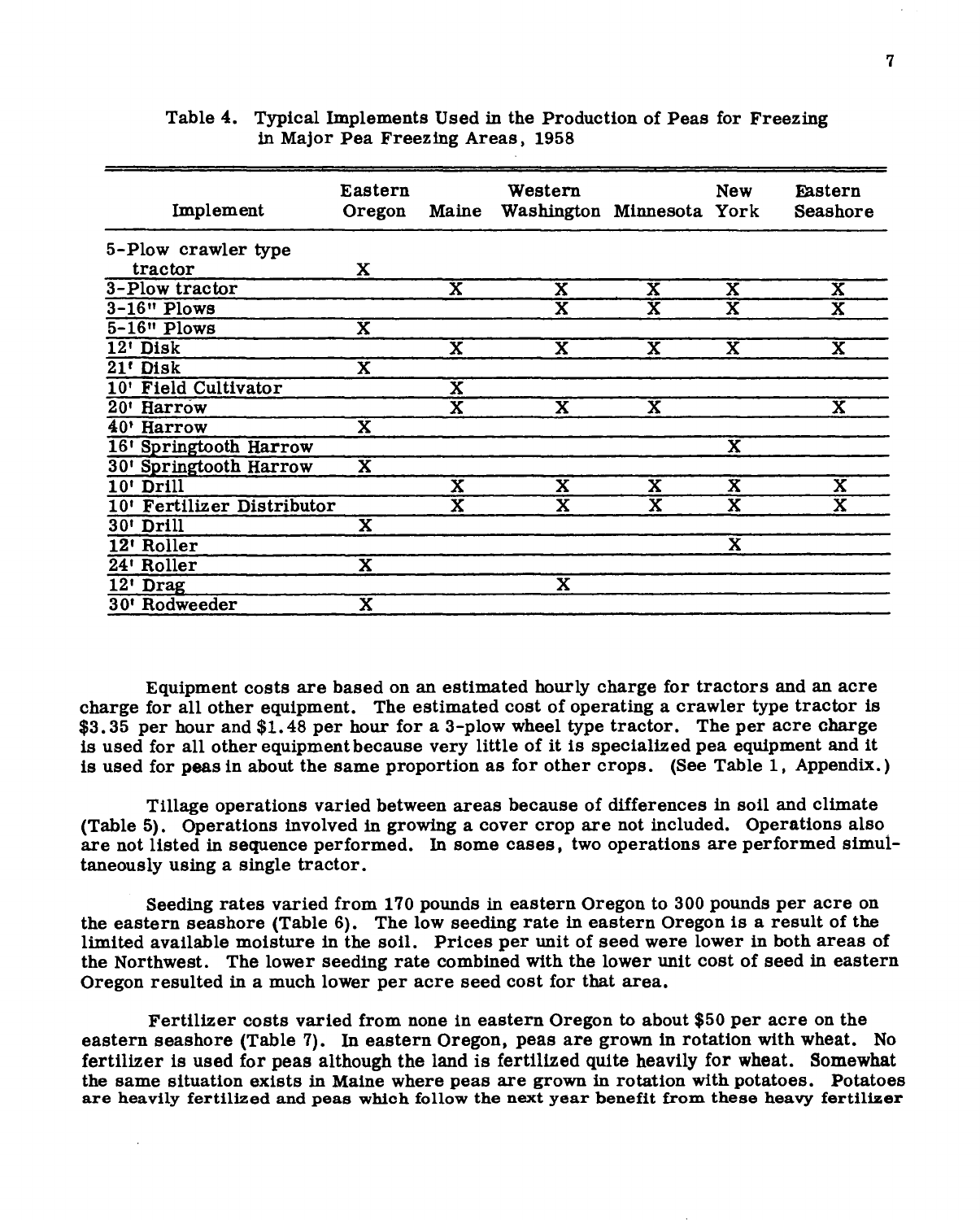applications. However, in Maine it is necessary to apply small amounts of nitrogen and lime to the peas. On the eastern seashore a typical fertilizer application included 1,200 pounds of 5-10-10, and 400 pounds of cyanamlde. In addition, one and one-half tons of lime were applied once every three years. Pea land on the eastern seashore is often doublecropped. Lima beans, broccoli, or spinach are planted immediately after the peas are harvested. Additional fertilizer is applied for the second crop. No attempt has been made in this study to credit peas with fertilizer left unused in the soil after the pea crop has been harvested. Nor have charges been made for benefits received by peas from fertilizing other crops grown in rotation with peas.

|                    | Number of times performed |  |                                            |  |            |                     |  |
|--------------------|---------------------------|--|--------------------------------------------|--|------------|---------------------|--|
| Operation          | <b>Eastern</b><br>Oregon  |  | Western<br>Maine Washington Minnesota York |  | <b>New</b> | Eastern<br>Seashore |  |
| <b>Disk</b>        |                           |  |                                            |  |            |                     |  |
| Plow               |                           |  |                                            |  |            |                     |  |
| Field cultivate    |                           |  |                                            |  |            |                     |  |
| Harrow             |                           |  |                                            |  |            |                     |  |
| Springtooth harrow |                           |  |                                            |  |            |                     |  |
| Rod weed           |                           |  |                                            |  |            |                     |  |
| Fertilizer         |                           |  |                                            |  |            |                     |  |
| Float              |                           |  |                                            |  |            |                     |  |
| Drill              |                           |  |                                            |  |            |                     |  |
| Roll               |                           |  |                                            |  |            |                     |  |
| Weed spray         |                           |  |                                            |  |            |                     |  |
| Aphid spray        |                           |  |                                            |  |            |                     |  |
| Pick up stones     |                           |  |                                            |  |            |                     |  |

#### **Table 5. Tillage Operations Normally Practiced in Producing Peas in Major Pea Freezing Areas, 1958**

Table 6. Seeding Rates and Costs Per Acre in Major Pea Freezing Areas, 1958

| Area               | Seeding rate | Cost of seed       |         |
|--------------------|--------------|--------------------|---------|
|                    | (lbs.)       | $(\text{per lb.})$ |         |
| Eastern Oregon     | 170          | \$.10              | \$17.00 |
| Maine              | 196          | .15                | 29.40   |
| Western Washington | 250          | .10                | 25.00   |
| Minnesota          | 200          | .145               | 29.00   |
| New York           | 252          | . 134              | 33.77   |
| Eastern Seashore   | 300          | . 15               | 45.00   |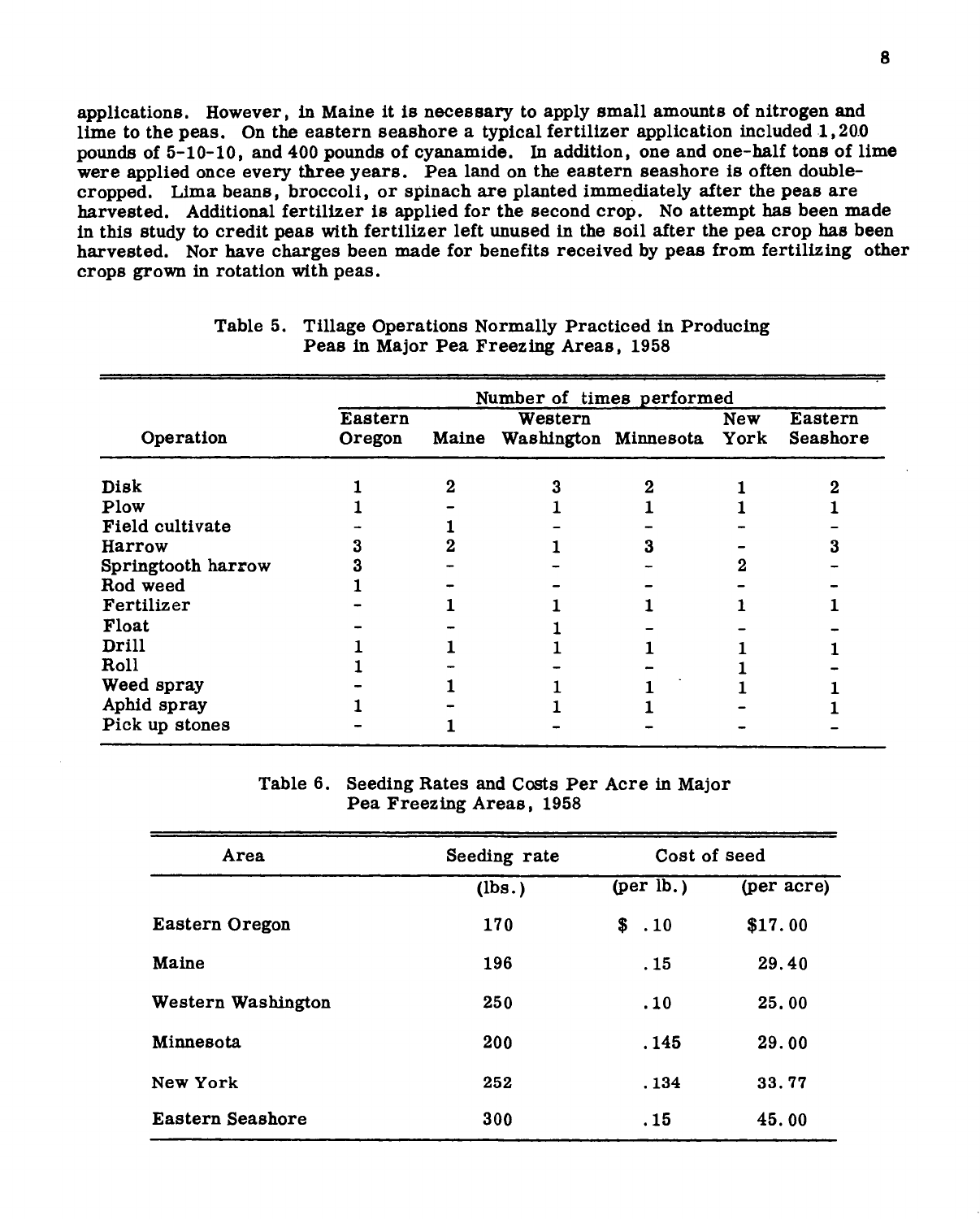| Area               | Common fertilizer applications                                                                           |
|--------------------|----------------------------------------------------------------------------------------------------------|
|                    | (per acre)                                                                                               |
| Eastern Oregon     | None                                                                                                     |
| Maine              | 150 lbs. of ammonium nitrate<br>500 lbs. of lime                                                         |
| Western Washington | 150 lbs. of potash, 200 lbs. of treble super-<br>phosphate<br>15 lbs. of magnesium and $3/4$ ton of lime |
| Minnesota          | 100 lbs. of $0-20-10$<br>1 ton of lime (applied every two years)                                         |
| New York           | 500 lbs. of $10-10-10$                                                                                   |
| Eastern Seashore   | 1,200 lbs. of $5-10-10$<br>400 lbs. of cyanamide<br>$1/2$ tons of lime (applied every three years)       |

### Table 7. Common Fertilizer Applications Used in Growing Peas in Major Pea Freezing Areas, 1958/1

/I These are estimates of the most common applications and are not fertilizer recommendations for any farm or area. Fertilizer requirements should be determined by soil analysis.

Weed and insect control requirements vary from season to season within regions. Charges used in this report are based on estimates of average year to year requirements. Weed control is practiced in Maine, western Washington, Minnesota, New York, and the eastern seashore. Aphid control is practiced in eastern Oregon, western Washington, Minnesota, and the eastern seashore. Local custom rates were used as a basis for estimating cost of these operations.

Western Washington had the highest per acre land charge (Table 8). This charge includes interest computed at the rate of five percent of current estimated market value of pea land plus its estimated taxes. In the case of eastern Oregon the land charge is assumed to be the same for wheat and peas. It could be argued that this should be adjusted depending upon the particular pea-wheat-summer fallow rotation being followed.

A farm overhead charge has been made. It amounts to \$2. 00 an acre of peas for eastern Oregon and \$3.00 for all other areas (see Table 2). This is an arbitrary figure. It includes an allowance for such things as electricity, telephone, liability insurance, truck or car expense, and office supplies. These costs do not increase proportionally as acreage per farm increases. Therefore, the allowance per acre for overhead cost is higher for areas with smaller acreages.

Processors frequently harvest peas for the grower on a custom basis, charging by the ton or acre. While all growers do not avail themselves of these services, custom charges were used in this study to insure comparable estimates of harvesting costs between areas.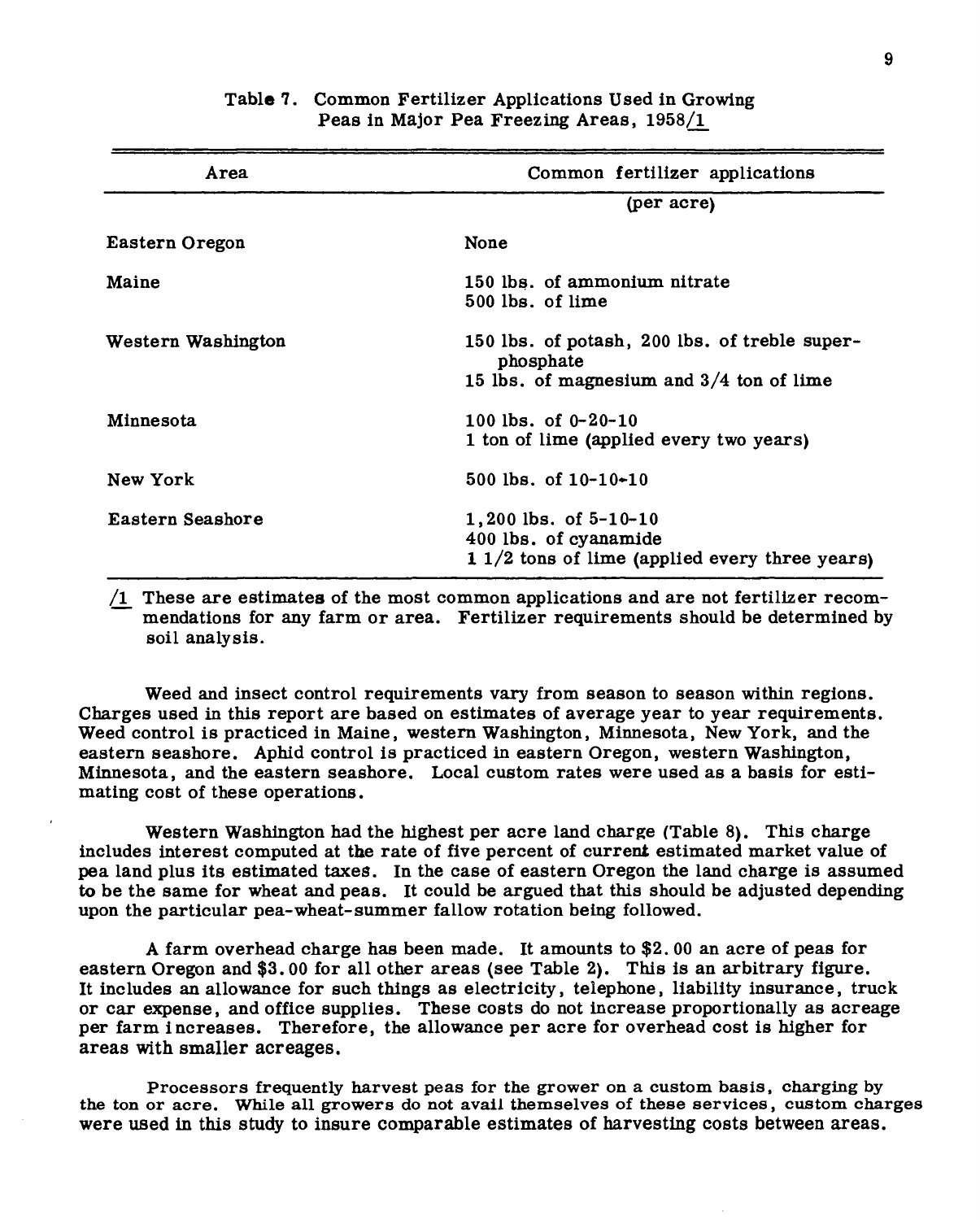| <b>Area</b>        | Current estimated<br>market value of<br>typical pea land | Estimated<br>taxes | Total annual<br>land costs |
|--------------------|----------------------------------------------------------|--------------------|----------------------------|
|                    | (Per acre)                                               | (Per acre)         | (Per acre)                 |
| Eastern Oregon     | \$360.00                                                 | \$<br>5.00         | \$23.00                    |
| Maine              | 125.00                                                   | 4.00               | 10.25                      |
| Western Washington | 550.00                                                   | 7.50               | 35.00                      |
| Minnesota          | 265.00                                                   | 4.00               | 17.25                      |
| New York           | 200.00                                                   | 4.00               | 14.00                      |
| Eastern Seashore   | 500.00                                                   | 6.00               | 31.00/1                    |

# Table 8. Estimated Annual Cost of Land Used for Growing Peas in Major Pea Freezing Areas, 1958

 $/1$  Only one-half of this was charged to peas because land is double cropped.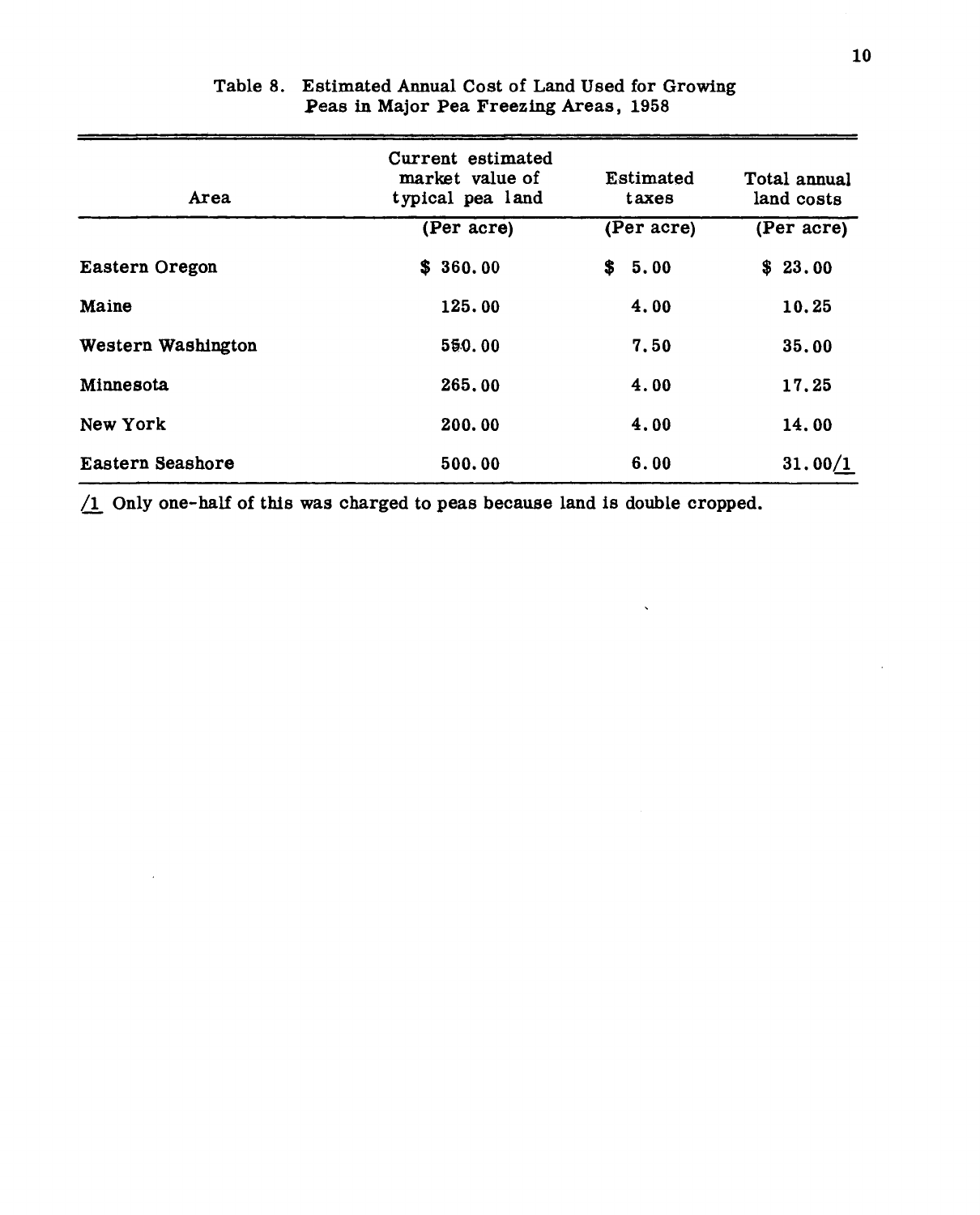# Appendix

|                         |                        |                                |                        | Season's fixed costs |                                         |                                      |         | Season's variable costs                          |         |         |
|-------------------------|------------------------|--------------------------------|------------------------|----------------------|-----------------------------------------|--------------------------------------|---------|--------------------------------------------------|---------|---------|
| Implement               | Size                   | Replace-<br>ment<br>$\cos t/1$ | Esti-<br>mated<br>life | Depreci-<br>ation/2  | <b>Interest</b><br>on invest-<br>ment/3 | Taxes, in-<br>surance &<br>shelter/4 | Total   | Repairs,<br>lubrication,<br>oil, etc. $\sqrt{5}$ | Fuel/6  | Total   |
| Tractor, crawler type   |                        | 5-plow \$10,000                | 15                     | \$667                | \$300                                   | \$200                                | \$1,167 | \$1,000                                          | \$512   | \$1,512 |
| Tractor, wheel          | $3 - p$ low            | 4,000                          | 15                     | 267                  | 120                                     | 80                                   | 467     | 400                                              | 320     | 720     |
| Plows, moldboard        | $5 - 16$               | 1,005                          | 10                     | 101                  | 30                                      | 20                                   | 151     | 101                                              | --      | 101     |
| Plows, moldboard        | $3 - 16$ <sup>11</sup> | 635                            | 10                     | 64                   | 19                                      | 13                                   | 96      | 64                                               | ang mga | 64      |
| Disk, tandem            | 12 <sup>t</sup>        | 730                            | 10                     | 73                   | 22                                      | 15                                   | 110     | 37                                               |         | 37      |
| Disk, tandem            | 21'                    | 1,425                          | 10                     | 143                  | 43                                      | 29                                   | 215     | 71                                               |         | 71      |
| <b>Field cultivator</b> | 10 <sup>t</sup>        | 420                            | 10                     | 42                   | 13                                      | 8                                    | 63      | 21                                               |         | 21      |
| Harrow (spiketooth)     | 20 <sup>1</sup>        | 170                            | 15                     | 11                   | 5                                       |                                      | 19      | З                                                |         | 3       |
| Harrow (spiketooth)     | 40 <sup>t</sup>        | 340                            | 15                     | 23                   | 10                                      |                                      | 40      |                                                  |         |         |
| Harrow (springtooth)    | 16 <sup>1</sup>        | 310                            | 15                     | 21                   | 9                                       |                                      | 36      |                                                  |         |         |
| Harrow (springtooth)    | 30 <sup>1</sup>        | 580                            | 15                     | 39                   | 17                                      | 12                                   | 68      | 12                                               |         | 12      |
| <b>Drill</b>            | 10 <sup>1</sup>        | 655                            | 15                     | 44                   | 20                                      | 13                                   | 77      | 33                                               |         | 33      |
| <b>Drill</b>            | 30 <sup>t</sup>        | 1,965                          | 15                     | 131                  | 59                                      | 39                                   | 229     | 98                                               | --      | 98      |
| Fertilizer distributor  | 10 <sup>t</sup>        | 345                            | 10                     | 35                   | 10                                      |                                      | 52      | 17                                               |         | 17      |
| Roller (single)         | 12'                    | 380                            | 15                     | 25                   | 11                                      | 8                                    | 44      | 8                                                |         | 8       |
| Roller (single)         | 24'                    | 800                            | 15                     | 53                   | 24                                      | 16                                   | 93      | 16                                               |         | 16      |
| Drag                    | 12'                    | 80                             | 10                     | 8                    | $\boldsymbol{2}$                        | $\boldsymbol{2}$                     | 12      | 4                                                |         | 4       |
| Rodweeder               | 36!                    | 900                            | 10                     | 90                   | 27                                      | 18                                   | 135     | 45                                               |         | 45      |

Appendix Table 1. Annual Costs for Equipment Used in Growing Peas in Major Pea Freezing Areas, 1958

/I The same replacement costs were used for all areas. Although they do vary somewhat between areas the differential is so small that they affect per acre costs only slightly.

- /2 Based on straight line depreciation of replacement cost.
- /3 Interest on investment—3 percent of replacement cost which is about 5.5 percent of average investment.
- /4 Taxes, insurance and shelter—2 percent of replacement cost.
- /5 Repairs, lubrication, oil, etc.—estimated as 10 percent of replacement cost for tractors and plows, 2 percent for rollers and harrows, and 5 percent for all other equipment.
- /6 Based on (a) an hourly fuel consumption of 2.5 gallons for the wheel tractor and 4.0 gallons for the crawler tractor, (b) a uniform cost of 16 $\epsilon$  per gallon for diesel fuel (fuel prices varied only slightly between areas), (c) 800 hours of operation per year.